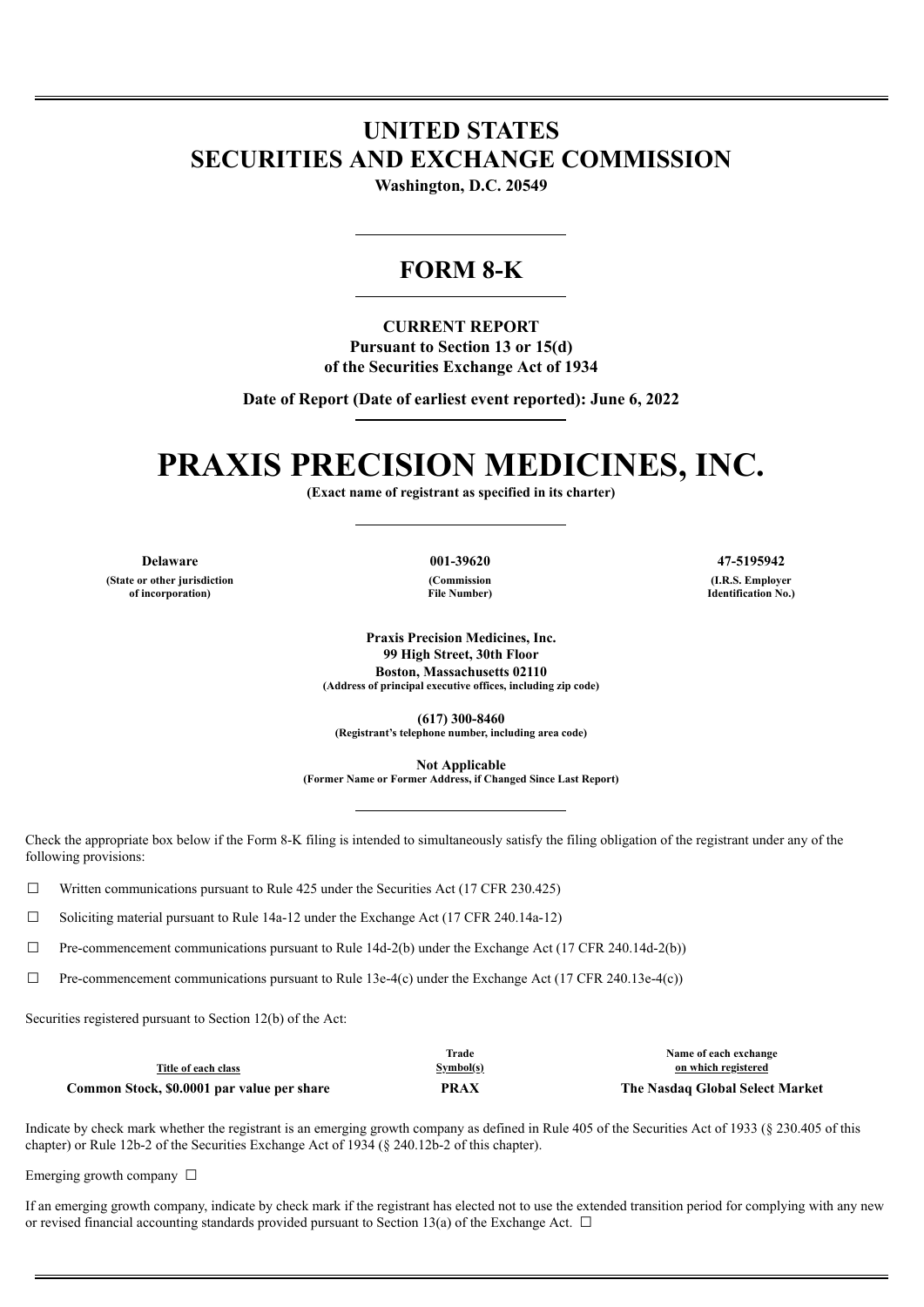#### **Item 8.01 Other Events.**

#### *PRAX-114 Aria Study Readout*

On June 6, 2022, Praxis Precision Medicines, Inc. (the "Company") announced that the Phase 2/3 Aria Study evaluating the efficacy and safety of PRAX-114 for monotherapy treatment of major depressive disorder ("MDD") did not achieve statistical significance on the primary endpoint of change from baseline in the 17-item Hamilton Depression Rating Scale total score at Day 15, or on any secondary endpoints. The Company intends to share detailed results in an upcoming medical presentation or publication.

The Company is closing screening in the Phase 2 Acapella Study evaluating PRAX-114 for treatment of MDD at doses up to 60 mg, and intends to read out results from approximately 100 patients in the third quarter of 2022. The Company is stopping enrollment in its Phase 2 study evaluating PRAX-114 for the treatment of post-traumatic stress disorder, and intends to review the safety data once available. The Company is discontinuing its Phase 2 crossover study to evaluate the safety, pharmacokinetics and efficacy of daytime dosing of PRAX-114 for the treatment of essential tremor ("ET").

The Company is undergoing a strategic realignment to focus resources on its Movement Disorders and Epilepsy franchises, which will result in a reduction of the Company's workforce and future operating expenses. As a result of the realignment, the Company's cash runway will now extend into 2024. The strategic realignment will focus on delivering Phase 2b results for PRAX-944 in ET (Essential1 Study) and proof-of-concept for PRAX-562 in epilepsy and advancing the preclinical pipeline.

#### *PRAX-222 IND Update*

On May 25, 2022, the Company received a clinical hold letter from the U.S. Food and Drug Administration (the "FDA") providing additional information on the clinical hold placed on the Company's Investigational New Drug application (the "IND") for the study of PRAX-222, an antisense oligonucleotide for the treatment of patients with SCN2A gain-of-function mutations. On May 31, 2022, the Company submitted a request for clarification to which the FDA responded on June 1, 2022. These communications indicated that, upon submission of additional documentation in relation to the completed 13-week non-human primate toxicology study supporting the starting dose proposed by the Company, the IND could be cleared. The Company intends to request a Type A meeting to confirm the study design and clarify the requirements for dose escalation beyond the starting dose.

#### **Forward-Looking Statements**

This Current Report on Form 8-K contains forward-looking statements within the meaning of the Private Securities Litigation Reform Act of 1995 and other federal securities laws, including statements regarding the development of the Company's product candidates, the strategic realignment, the Company's cash runway and the clinical hold of the PRAX-222 study. The express or implied forward-looking statements included in this Form 8-K are only predictions and are subject to a number of risks, uncertainties and assumptions, including, without limitation: uncertainties inherent in clinical trials; the expected timing of review by governmental authorities; and other risks concerning the Company's programs and operations described in additional detail in its Annual Report on Form 10-K for the year ended December 31, 2021, its Quarterly Reports on Form 10-Q and other filings made with the Securities and Exchange Commission from time to time. These statements are based only on facts currently known by the Company and speak only as of the date of this Current Report on Form 8-K. As a result, you are cautioned not to rely on these forward-looking statements and the Company undertakes no obligation to publicly update or revise any forward-looking statement, whether as a result of new information, future developments or otherwise.